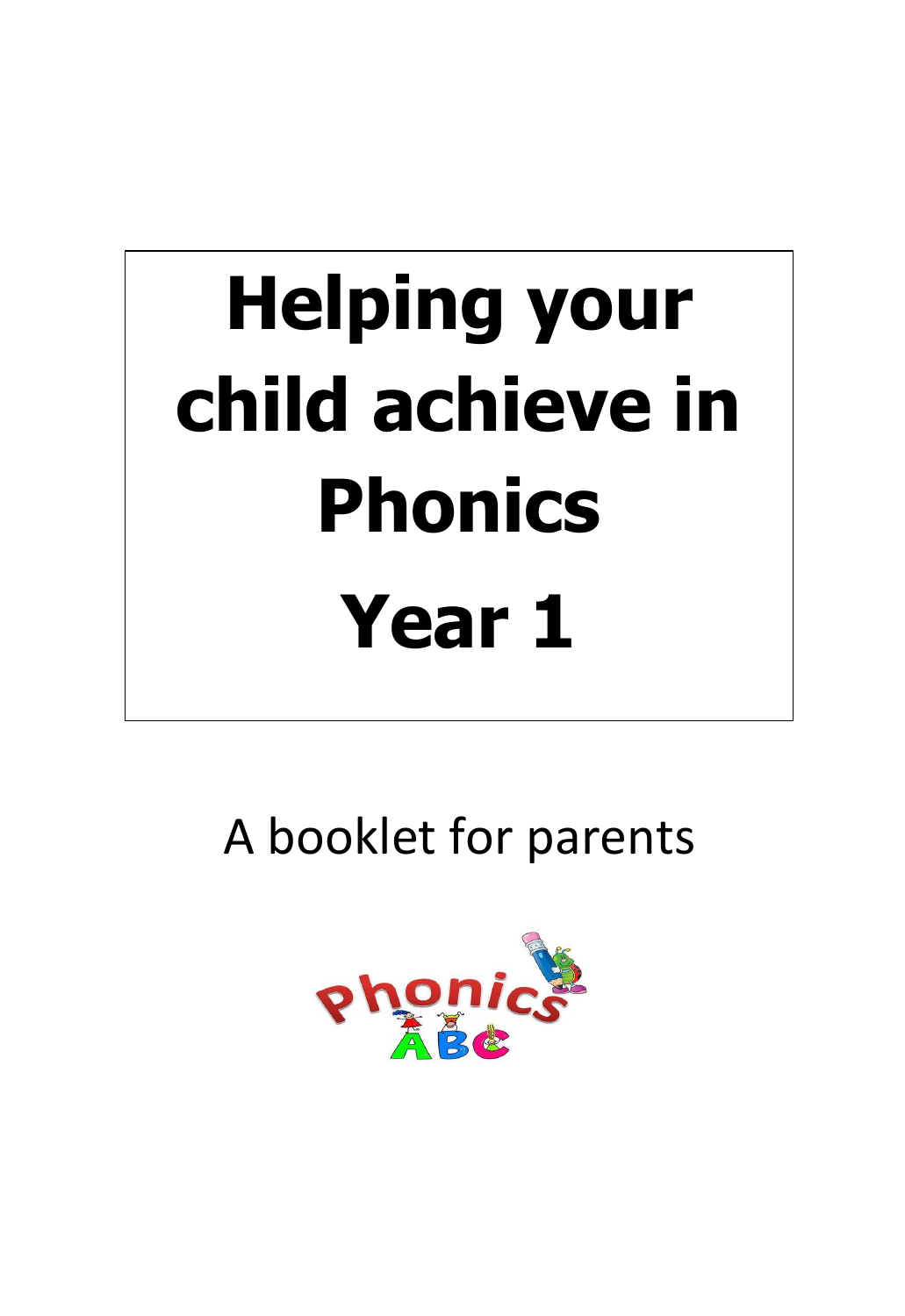## **What is phonics?**

Phonics is a way of teaching children to read by breaking up words into smaller chunks of sound.

For example we can break a simple word like 'cat' into the three sounds c-a-t.

To become successful readers children will learn the individual sounds for each letter or groups of letter. Some sounds in English are made up of more than one letter like the sound 'ea' in tea or team.

Once children know the sounds they will be able to 'decode' unfamiliar words by breaking the word into sounds then read the word by blending back together. For example sh-o-p - shop.

### **Why do we teach phonics?**

Research shows that when phonics is taught in a structured way - starting with the easiest sounds, progressing through to the most complex - it's the most effective way of teaching young children to read. It's particularly helpful for children aged 5- 6.

Almost all children who have good teaching of phonics will learn the skills they need to tackle new words. They can then go on to read any kind of text fluently and confidently, and to read for enjoyment.

### **What is the phonics screening check?**

The government require a check for Year 1 children and Year 2 children who did not meet the nationally expected level in Year 1. It is designed to give teachers and parents information about how the children are progressing in phonics.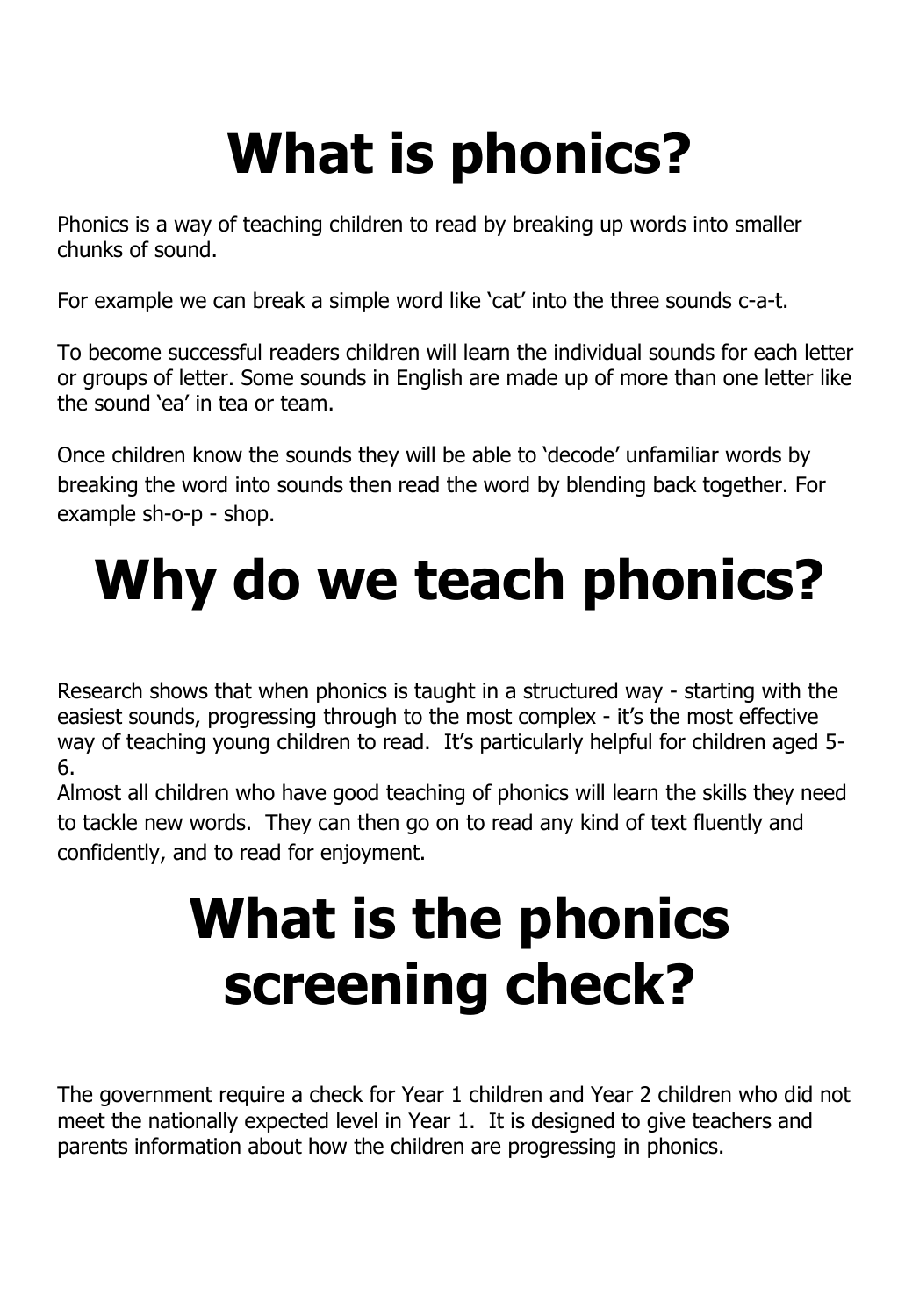Each child will sit with a teacher they know and will be asked to read 40 words aloud. Some of the words they may have read before and some words will be completely new to them. The test normally takes a few minutes to complete but there is no time limit. If your child is struggling, the teacher can easily stop the test. The test is carefully designed not to be stressful for your child.

The 40 words in the test are made up of real and non-words.

What are non-words?

Non-words or pseudo words are nonsense words made up of letter sounds. For example 'vam' or 'jound'. These words are included in the screening test so they are unfamiliar to the child and therefore test their ability to decode words using just phonics.

It will check your child can:

• Sound out and blend graphemes (see terminology glossary) in order to read simple words

- Read phonically decodable one-syllable and two-syllable words e.g. cat, windmill
- Read a selection of non-words

What should I do if my child is struggling to decode a word?

- . Say each sound in the word from left to right
- $\cdot$  Blend the sound by pointing to each letter eg b –in bat, or letter group eg igh –in sigh. As you say the sound run your finger under the whole word as you say it.
- · Work at your child's pace
- . Always be positive and give lots of praise and encouragement.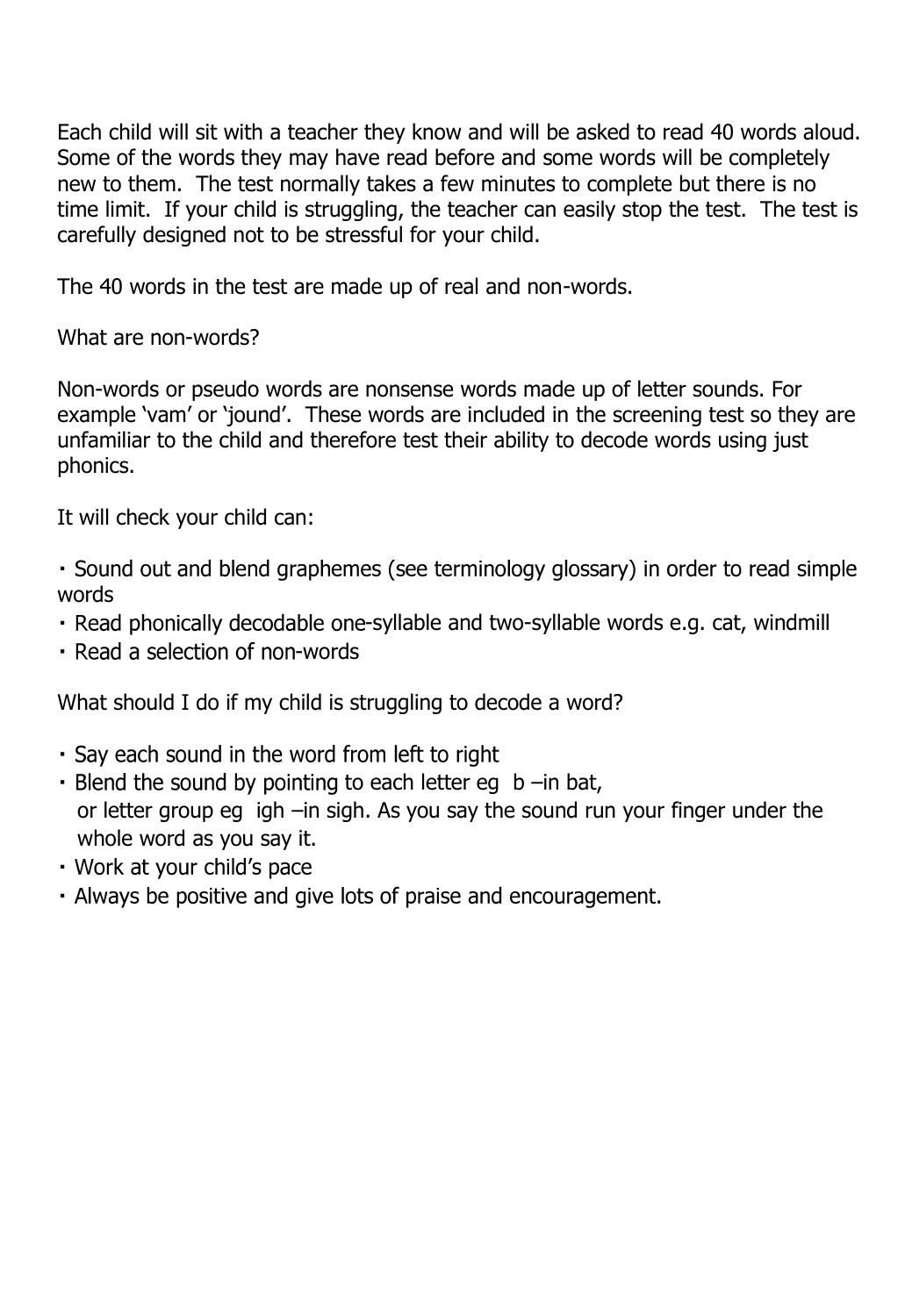### **Terminology**

Below is some of the terminology your child will learn during their phonics lessons and what they mean.

#### **Phoneme**

A phoneme is the smallest unit of sound in a word. It is generally accepted that most varieties of spoken English use about 42 phonemes.

#### **Grapheme**

A grapheme is a symbol of a phoneme. It is a letter or group of letters representing a sound.

#### **Segmenting and blending**

Segmenting consists of breaking words down into phonemes to spell. Blending consists of building words from phonemes to read. Both skills are important.

#### **Digraph**

This is when two letters come together to make a phoneme. For example, /oa/ makes the sound in 'boat' and is also known as a **vowel digraph.** There are also **consonant digraphs**, for example, /sh/ and /ch/.

#### **Trigraph**

This is when three letters come together to make one phoneme, for example /igh/.

#### **Split digraph**

A digraph in which the two letters are not adjacent –e.g. m**a**k**e** 

#### **Abbreviations**

VC, CVC and CCVC are the respective abbreviations for vowel-consonant, consonant vowel-consonant, consonant-consonant-vowel-consonant, and are used to describe the order of graphemes in words (e.g. am (VC), Sam (CVC), slam (CCVC), or each (VC), beach (CVC), bleach (CCVC).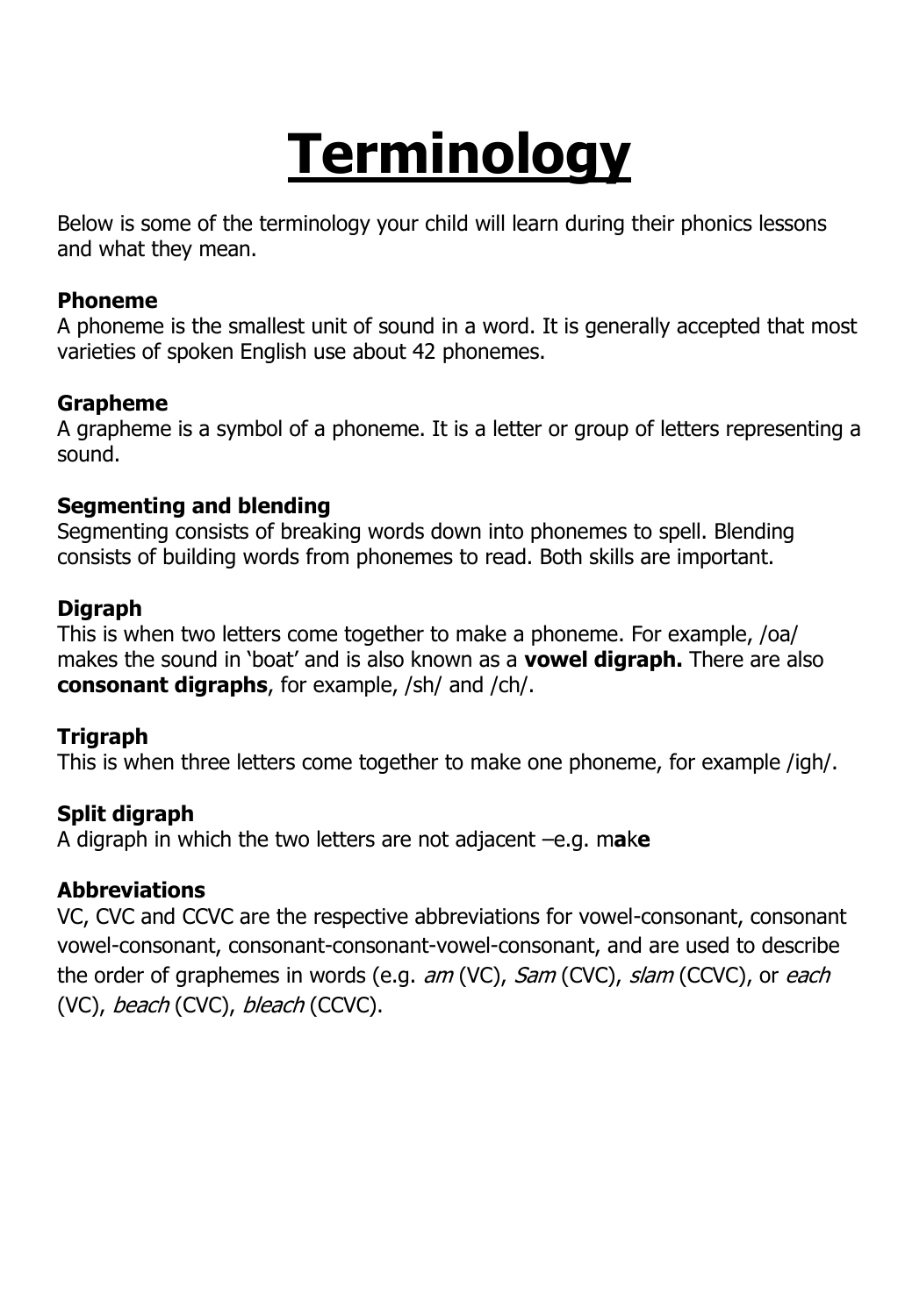### **Phase 5 Phonics**

Children will be taught new graphemes and alternative pronunciations for these graphemes and graphemes they already know. They will begin to learn to choose the appropriate grapheme when spelling. The children will be automatically decoding a large number of words for reading by this point.

### oh | their  $people$  Mr  $Mrs$ called asked  $\vert$  who  $\vert$  again thought water | where  $\vert$  many  $\vert$  laughed because work | mouse | friends | once | please any  $\vert$  eyes  $\vert$  looked  $\vert$  through  $\vert$  different

#### **The tricky words introduced in phase 5 are:**

#### **New graphemes for reading:**

| $ai$ - day      | $oy - boy$  | $wh$ - when      | $a-e$ - make      |
|-----------------|-------------|------------------|-------------------|
| <b>ou</b> -out  | $ir - girl$ | $ph - photo$     | $e$ - $e$ - these |
| <b>ie</b> - tie | $ue$ - blue | $ew - new$       | <b>i-e -</b> like |
| ea -eat         | $aw - saw$  | $oe$ - toe       | $o-e$ - home      |
|                 |             | <b>au - Paul</b> | $u-e$ - rule      |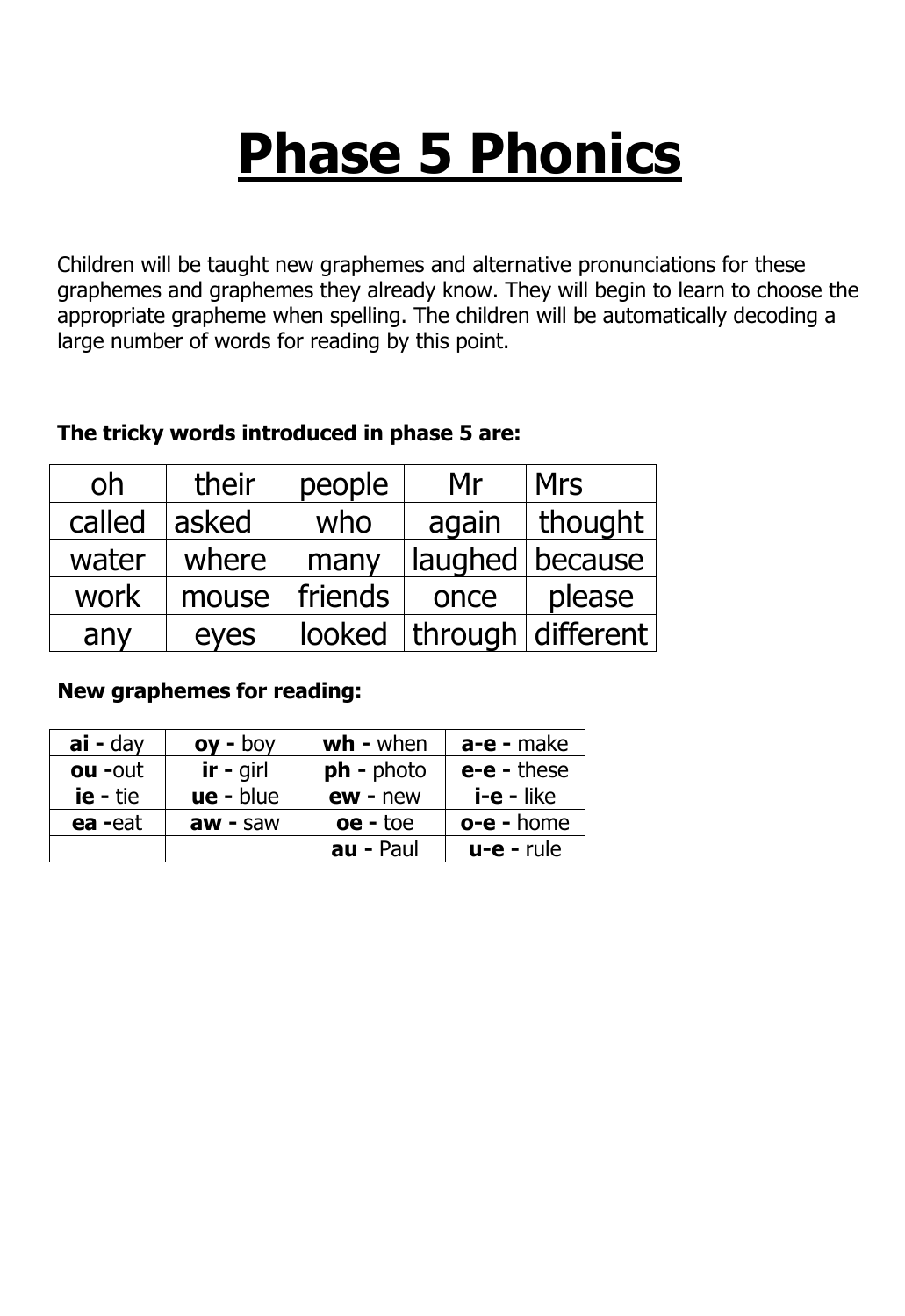By this phase children should be reading words fluently and no longer be blending and segmenting familiar words.

The real focus throughout the phase is to not only learn the new graphemes for reading but also to learn to read words with alternative pronunciations. Children also will need to learn alternative spellings for each phoneme.

The children will also be taught about prefixes and suffixes. This includes plural noun suffixes which have the suffix  $-s$  or  $-es$  and means more than one e.g dog-dogs, wish-wishes. They will be taught how to use the prefix –un e.g kind – unkind. They will also be taught how to use the suffixes –ing, --ed, -er, -est where no change is needed in the spelling of the root word e.g help-helping-helped-helper.

### **How can I help my child at home?**

. Encourage your child to 'sound out' when reading or writing. Focusing particularly on spotting more unusual sound patterns

• Help your child to learn the phonic sounds and linked spellings that they bring home

• Children can practice their phonics by playing games online–see examples below.

• REMEMBER: Phonics is not the only thing needed to become a fluent reader

• Please continue to read with your child each night and encourage them to: sound out, re-read to check it makes sense, use pictures for clues and ask questions about the book.

· Most importantly, ENJOY READING!